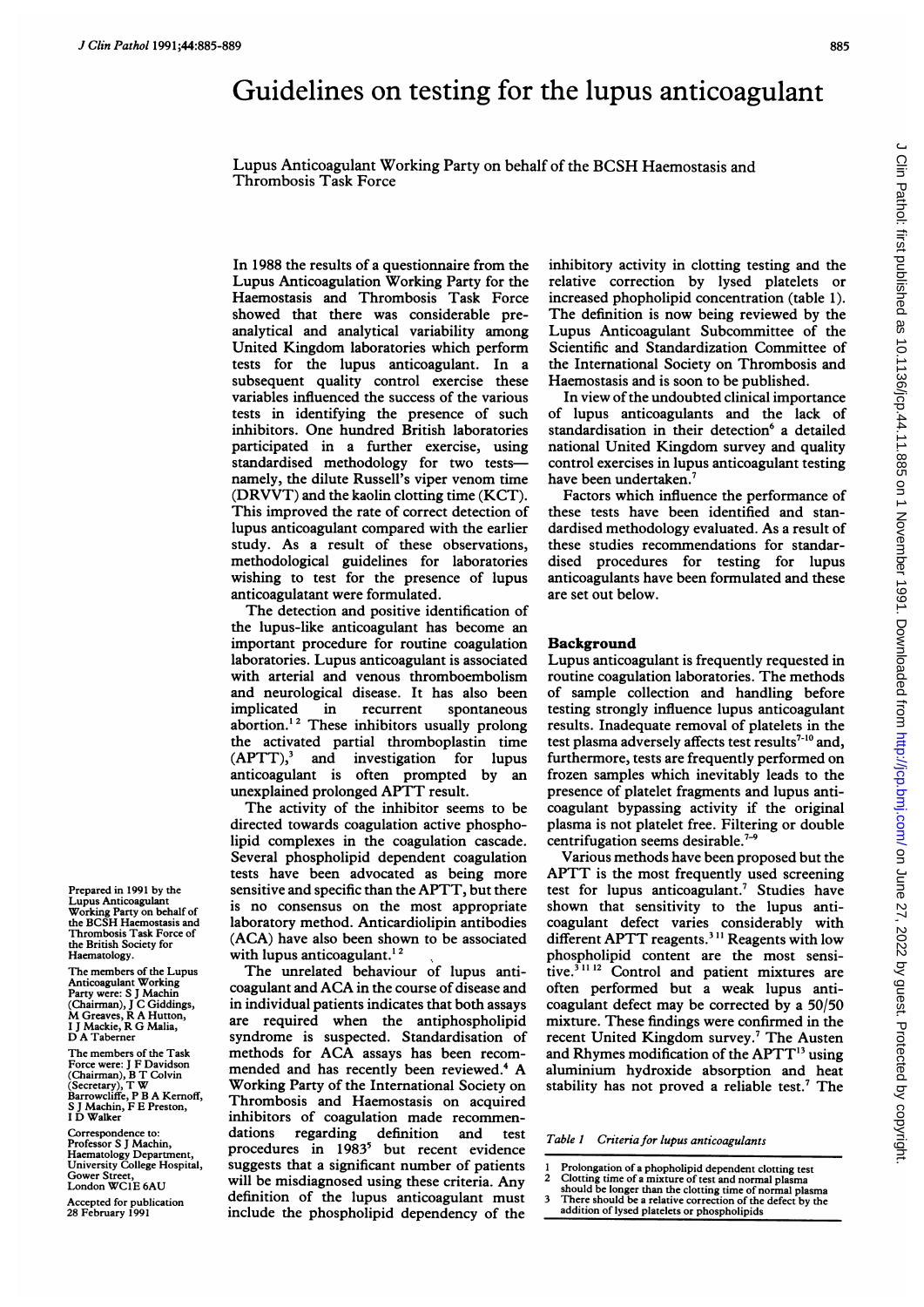Dilute Thromboplastin Time Test<sup>14</sup> (tissue thromboplastin inhibition test) is prolonged by factor deficiences as well as the lupus anticoagulation defect<sup>15</sup> and sensitivity depends on thromboplastin dilution.7 Some IgM lupus anticoagulants do not prolong this test, although they do prolong others.'6 In a recent review<sup>17</sup> the lack of specificity of the Dilute Thromboplastin Time Test was noted. The Kaolin clotting test (KCT)'8 and Dilute Russell's Viper Venom Test (DRVVT)" are particularly sensitive to lupus anticoagulants.20 <sup>21</sup> The mixture of normal and test plasma in the KCT offers some degree of specificity. The platelet correction procedure with the DRVVT using freeze-thawed or lyophilised platelets offers a good degree of specificity. This platelet correction procedure can also be used with the  $APTT^{15, 22}$  but experience with this test is limited.

#### Recommended methods

Conditions where testing for the lupus anticoagulant may be required to assist in diagnosis and management are listed in table 2.

# SAMPLE COLLECTION AND HANDLING

Careful blood collection using a 19 gauge needle and minimal stasis is advised to avoid platelet activation. Blood should be processed as soon as possible and ideally within one hour of collection. It is important to obtain plasma with a platelet count of less than  $10 \times 10^{9}/l$  and to achieve this it is suggested that either double centrifugation or filtration is used.

#### Double centrifugation

(1) Platelet poor plasma is prepared by centrifuging citrated blood at  $2000 \times g$  for 10 minutes, then removing the plasma avoiding the plasma buffy coat interface, and transferring to a plastic tube.

(2) The plasma is then recentrifuged at  $2000 \times g$  for 10 minutes (or ideally in a microcentrifuge at 10 000  $\times$  g for five minutes) and the plasma again removed avoiding the interface.

Table 2 Situations in which lupus anticoagulant screening may be indicated

- 
- 
- *Venous thromboembolic* disease, especially:<br>Spontaneous venous thrombosis at age younger than 40 years<br>Recurrent venous thrombosis Unusual venous thrombosis, such as Budd-Chiari syndrome Thromboembolic pulmonary hypertension
- 
- Arterial thrombotic disease, particularly: Unexplained arterial occlusion at younger than 30 years
- Unusual cerebrovascular events
- Other conditions:
- Recurrent unexplained fetal loss and early severe preeclampsia Systemic lupus erythematosus and some other collagen
- 
- vascular disorders Immune thrombocytopenic purpura
- Livedo reticularis
- And
- False positive serological tests for syphilis Unexplained prolonged APTT; undue sensitivity of APTT to hepann

#### Filtration

Slow filtration of PPP through a  $0.22 \mu m$ cellulose acetate syringe filter is adequate (Minisart R, Sartorius Ltd, GB-Belmont, Surrey, or Anotec, Banbury, Oxford). Where possible tests should be performed on fresh plasma. When frozen plasma is used rigorous care in preparation of the fresh platelet free plasma is advised.

Normal control plasma must be carefully prepared in a similar way to the test plasma. Commercial normal plasmas might not be free of platelet fragments and may therefore be unsuitable. Advice and specifications should be obtained from the manufacturer.

# TEST PROCEDURES

These inhibitors are heterogeneous in their behaviour in phospholipid dependent coagulation tests and no single test for their identification is sufficient. At least two tests are advisable, one of which could be the screening test, the APTT. A flow diagram for the laboratory investigation for lupus anticoagulant is given in the figure. <sup>A</sup> coagulation screen including pro-

thrombin time, APTT, with thrombin time or fibrinogen estination, is required before proceeding to lupus anticoagulant testing to exclude abnormalities unrelated to lupus anticoagulant.

#### SCREENING WITH APTT

The APTT should be performed on freshly prepared patient PPP, on pooled normal PPP, and on a mixture of four parts patient PPP to one part normal PPP (80%:20% mixture). Even the most sensitive APTT method will not detect all inhibitors and so an additional specific test should be performed in suspected cases of lupus anticoagulant, even if the APTT is normal.

#### CONFIRMATORY TESTS

These must confirm that the inhibitor activity is due to lupus anticoagulant, directed against procoagulant phospholipids, and not to an inhibitor to a single clotting factor. Though some degree of specificity can be achieved using mixtures of patient and control plasmas, better specificity is provided by use of a platelet correction procedure.

For two tests, the KCT and the DRVVT, standardised methodology has been shown to improve performance (table 3) and is therefore recommended (see below). For other tests, firm data evaluating their performance as regards specificity are still awaited and so these tests have not been included in the present recommendations.

#### Kaolin clotting time'8

(A) REAGENTS AND MATERIALS Plastic or glass coagulation tubes-for exam-

- ple,  $75 \times 10$  mm polystyrene.  $CaCl<sub>2</sub> (0.025 M).$
- Owren's Buffer
	- 5-825 g sodium diethylbarbiturate
	- 7-335 g sodium chloride
	- Dissolve in 750 ml distilled water

 $\epsilon$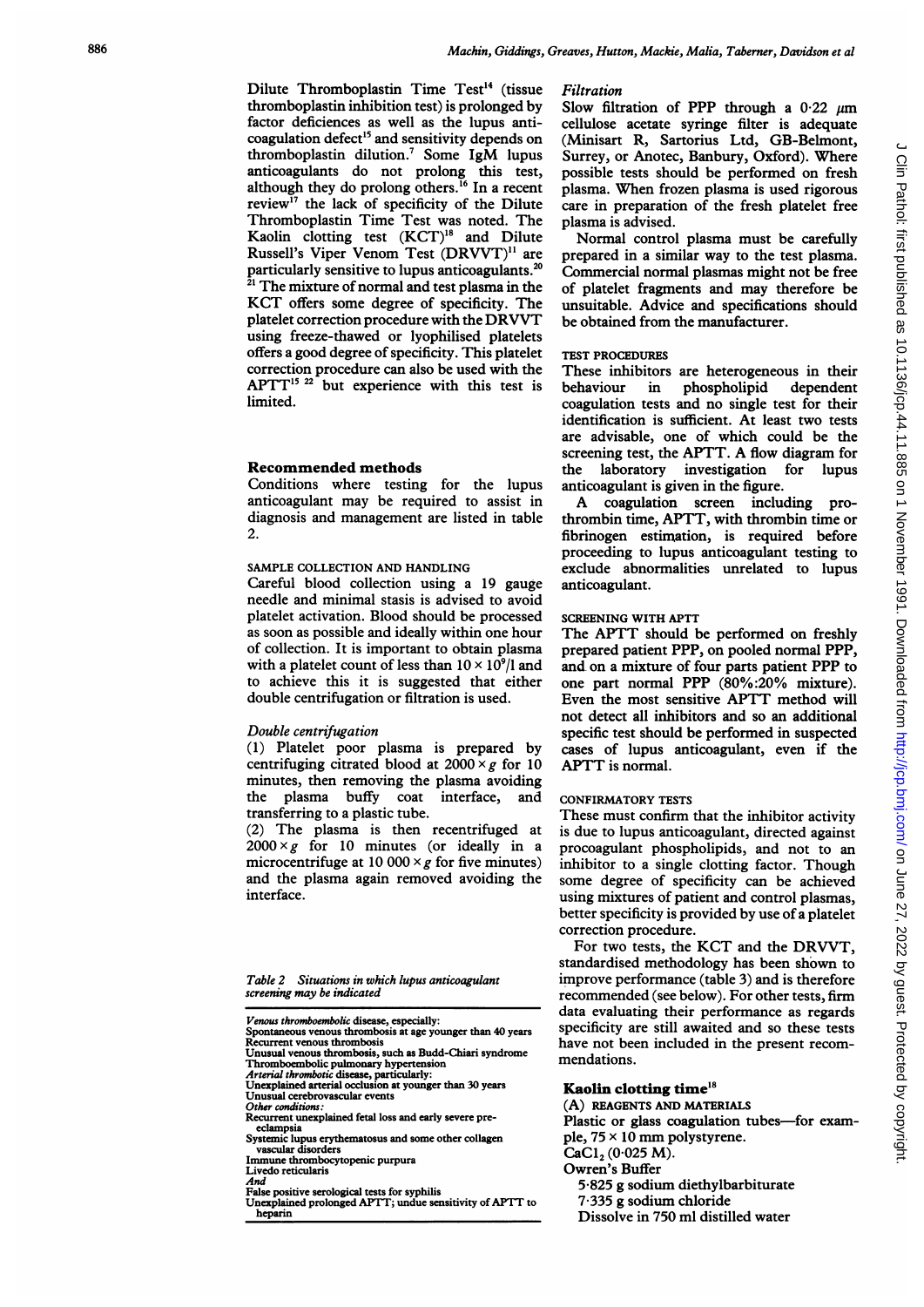Add  $0.1M$  hydrochloric acid to give pH  $7.35$ Adjust volume to 1000 ml with distilled water

Kaolin (20 mg/ml in Owren's buffer, pH 7-35) Normal control plasma

#### (B) TEST PROCEDURE

Perform tests in duplicate on normal plasma, test plasma, and on a 1:4 mixture of test and normal plasma. A full curve is not essential, but the ratios of test to normal and <sup>1</sup> to 4 parts mixture to normal are calculated, as shown below:

| test ratio $=$    | test (seconds)        |  |  |
|-------------------|-----------------------|--|--|
|                   | normal (seconds)      |  |  |
| $mixture ratio =$ | 1:4 mixture (seconds) |  |  |
|                   | normal (seconds)      |  |  |

<sup>1</sup> Place 0-2 ml plasma in the plastic tube at  $37^{\circ}$ C.

2 Add 0-1 ml kaolin and tilt three times.

Incubate for three minutes at 37°C.

3 Add  $0.2$  ml CaCl<sub>2</sub>, start stopwatch, and tilt three times.

4 At 60 seconds slowly tilt and record time of end point.

# (C) INTERPRETATION

A test ratio of more than 1-2 indicates an abnormal result; a mixture ratio of  $> 1.2$  should be considered a positive result for lupus anticoagulant; and a ratio between 1-1-1-2 equivocal.

NB A control time of less than <sup>60</sup> seconds suggests contamination of the normal control plasma with platelet fragments, and invalidates the results.



V, 99% pure-for example, Sigma Chemical Co Ltd, Dorset, Poole) in 10 ml imidazole buffer (pH7.3). Store at  $-20^{\circ}$ C and then thaw for use, or use during the working day. Calcium free Tyrode's buffer (pH 6-5):

8-0 g NaCl

0-2 g KC1

- $0.065$  g NaH<sub>2</sub>PO<sub>4</sub>, 2H<sub>2</sub>O
- $0.415$  g MgCl<sub>2</sub>.  $6H_2O$

 $1-0$ g Na $HCO<sub>3</sub>$ 

Dissolve in 900 ml distilled water adjust pH bring to one litre  $1\mu$ g Iloprost (Schering, UK) or Epoprostenol (Wellcome, Dartford, Essex) diluted one in 100 in buffer (that is,  $10$  ng/ml)

TRIS buffered saline:

- Stock solution
	- $60.5$  g TRIS per litre water with HCl to pH
	- 7-6

Working buffer

- Dilute stock solution <sup>1</sup> in <sup>10</sup> in 0-15 M saline <sup>10</sup> mM EDTA in buffer
- $0.37$  g Na<sub>2</sub> EDTA in 100 ml buffer
- Russell's Viper Venom (Diagnostic Reagents,

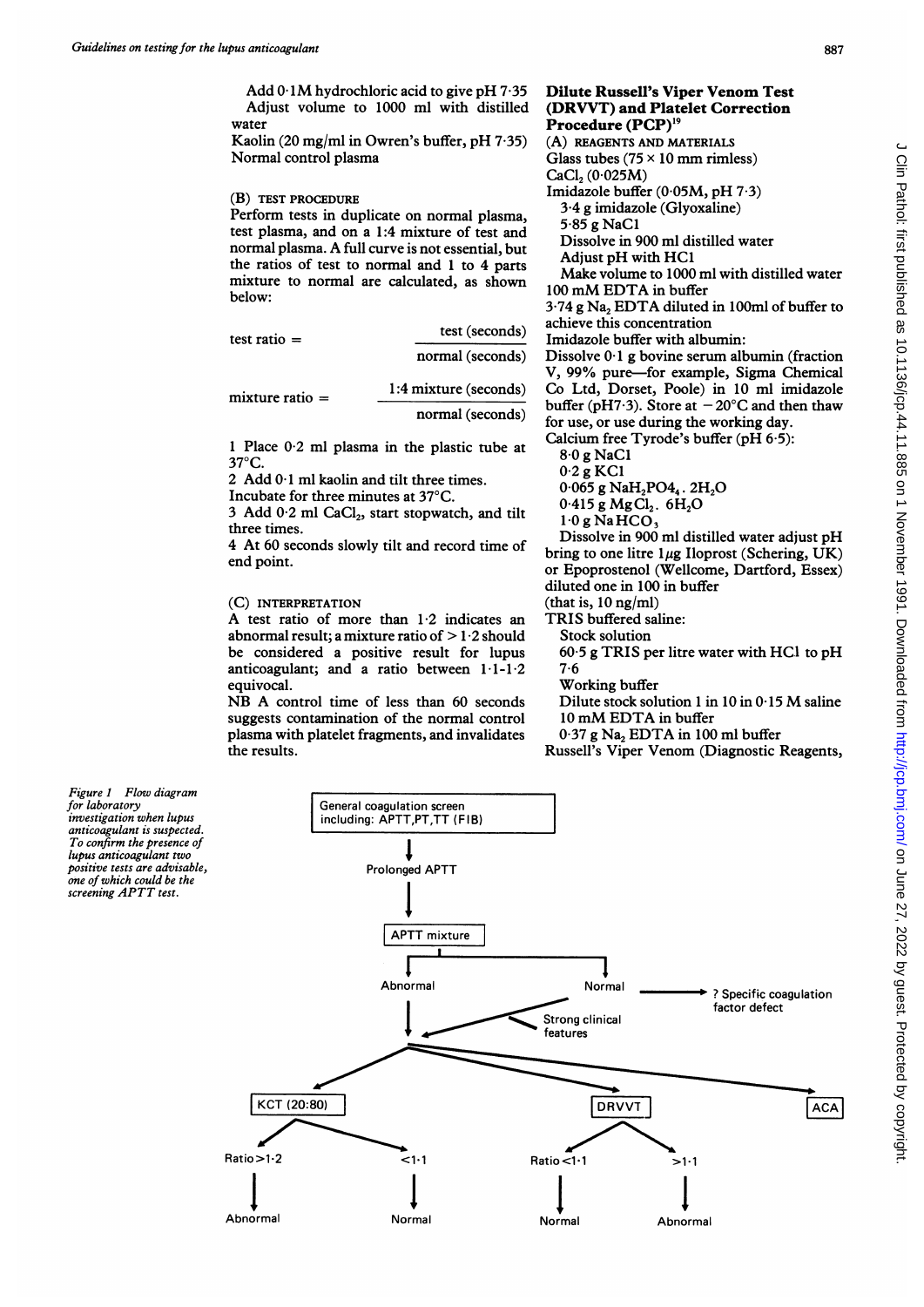Table <sup>3</sup> DR VVT interpretations in United Kingdom lupus anticoagulant surveys

| Plasma                                                            | 01               | 02     | 03     | 04           | 05       | 06       |
|-------------------------------------------------------------------|------------------|--------|--------|--------------|----------|----------|
| Defect                                                            | Weak             | Strong | Absent | Absent       | Moderate | Moderate |
| Methodology                                                       | Non-standardised |        |        | Standardised |          |          |
| <b>Proportion correct</b>                                         | 42%              | 61%    | 55%    | 93%          | 87%      | 66%      |
| KCT interpretations in United Kingdom lupus anticoagulant surveys |                  |        |        |              |          |          |
| Plasma                                                            |                  | 02     | 03     | 04           | 05       | 06       |
| Defect                                                            | Weak             | Strong | Absent | Absent       | Moderate | Moderate |
| Methodology                                                       | Non-standardised |        |        | Standardised |          |          |
| <b>Proportion correct</b>                                         | 43%              | 83%    | 67%    | 98%          | 81%      | 85%      |

Plasmas 01, 02, and 03 were included in the first United Kingdom Lupus quality control survey.<sup>6</sup> KCT and DRVVT results from<br>this survey are tabulated.

this survey are tabulated.<br>In a second exercise three further lyophilised plasmas 04, 05, 06 were included which were, respectively, normal and two<br>moderate intensity lupus positive samples. Participants were requested to survey. The standardised methods fonn the basis for the recommendations in these guidelines for KCT and DRVVT.

Thame, Oxford; Wellcome Diagnostics, or Sigma Chemical Co. Ltd. All are suitable). Reconstitute to give a stock solution containing 1 mg/ml. Store in 20  $\mu$ l aliquots at  $-20^{\circ}$ C or below.

Phospholipid-use cephalin, such as Diagen "Bell and Alton", Phospholipid Reagent, Diagnostic Reagents, Ltd, UK, which does not contain activator, from <sup>a</sup> sensitive APTT method. Reconstitute according to the manufacturer's instructions for use in the APTT.

#### (B) REAGENT PREPARATION

<sup>1</sup> Dilute RVV

The stock solution is thawed and 10  $\mu$ l is added to 5 ml imidazole buffer with albumin. The venom concentration is further adjusted to give <sup>a</sup> RVV clotting time of between 30-35 seconds in <sup>a</sup> mixture of0- lml of RVV, 0-1 ml normal control PPP, 0-1 ml of undiluted phospholipid and  $0.1$  ml CaCl<sub>2</sub> at 37°C. Store the RVV solution on ice and use within four hours.

# 2 Dilute phospholipid

The RVV test is repeated using normal control PPP, dilute RVV, and phospholipid diluted in imidazole buffer <sup>1</sup> in 2, <sup>1</sup> in 4, 1 in 8 and <sup>1</sup> in 16. From these results, a dilution of phospholipid is selected which gives a DRVV time of between 35-40 seconds (two to five seconds greater than the time with undiluted phospholipid). This is subsequently used in testing normal control and patients plasmas.

## 3 Freeze thawed washed platelets

Platelet rich plasma (PRP) is prepared by centrifuging citrated whole blood at  $170 \times g$ for <sup>10</sup> minutes. The supematant PRP is carefully removed and placed in a plastic tube. The platelets are washed three times in either (i) calcium free Tyrode's buffer plus 10 ng/ml Iloprost, or epoprostenol and 10  $mM$  EDTA; or (ii) imidazole buffer (pH7 $\cdot$ 3) plus 10mM EDTA; or (iii) TRIS buffered saline (TBS)(pH7.6) plus 10mM EDTA, by repeated suspension in buffer, followed by recentrifugation at  $2000 \times g$  for 10 minutes. Finally they are resuspended at a concentration of  $200-500 \times 10^9$  in the selected buffer without Iloprost, epoprostenol, or EDTA and stored in plastic phials at  $-20^{\circ}$ C or below. It is advisable to dilute the PRP 1 in 2 with buffer (and inhibitors where

appropiate) before the first centrifugation step. The platelets are rapidly thawed for use, mixed well, and used in place of the dilute phospholipid in the DRVVT as part of the DRWT platelet correction procedure (PCP). Some commercial platelet preparations-for example, Biodata Platelet Extract Reagent, Lep Scientific, Milton Keynesare available, which are designed for use in lupus anticoagulant tests.

#### (C) DRVVT AND PCP METHOD

- Into clean glass tubes at 37°C, pipette:
- <sup>1</sup> 0-1 ml diluted phospholipid
- 2 0-1 ml normal control plasma
- Mix and incubate for 30 seconds
- <sup>3</sup> 0-1 ml dilute RVV reagent
- Incubate for exactly 30 seconds then add:
- $4 \ 0.1 \text{ ml }$  CaCl<sub>2</sub> and time clot formation
- 5 Repeat steps 1-4 with patient plasma

6 If the result with patient plasma is longer than that with normal control plasma repeat steps 1-4 for normal and patient plasmas, substituting washed freeze-thawed platelets for the dilute phospholipid reagent.

7 Calculate the ratio of patient clotting times to normal clotting times for both DRWT and PCP procedures.

(D) INTERPRETATION

### <sup>1</sup> Normal ratio 0-9-1-09

2 DRVVT ratios of  $>1.1$  should be retested using the PCP, and a significant shortening (10%) of the DRWT is suggestive of the presence of lupus anticoagulant.

<sup>3</sup> A normal control plasma must be tested with each batch of patient plasmas, and should be repeated at regular intervals (at least every hour) to check for loss of activity of the RVV reagent.

# Lupus anticoagulant testing in the presence of anticoagulation treatment

There are no reliable methods for testing for the presence of the lupus anticoagulant when the patient is receiving heparin or oral anticoagulants. If the patient is receiving heparin testing should be delayed until treatment with heparin has stopped. Mixtures of patient and normal plasma may correct the coumarin defect, without neutralising the lupus anticoagulant inhibitory activity. Consequently <sup>a</sup> 50% normal to 50% test mixture giving a ratio of more than 1.1 with the